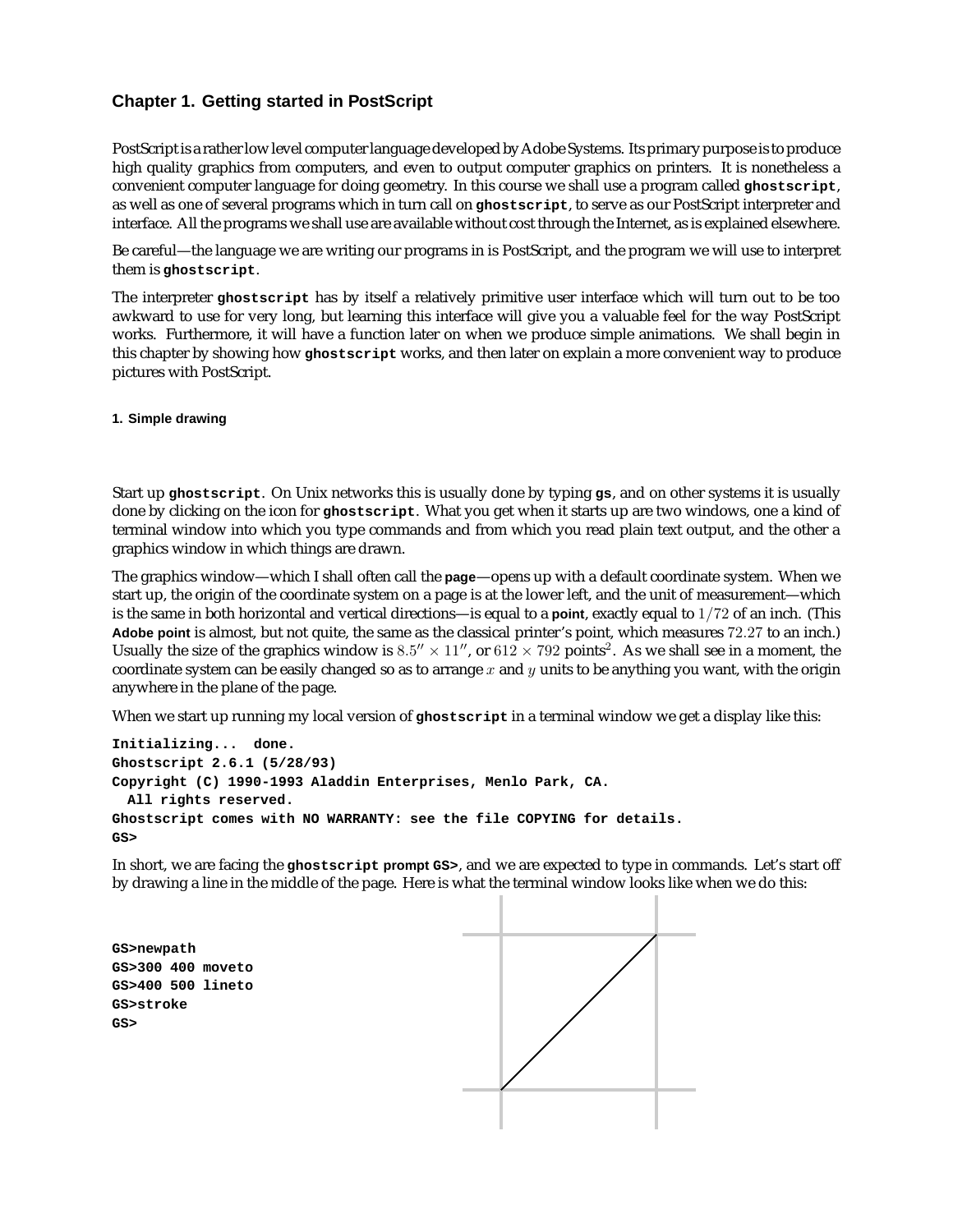The machine produces the prompts here, and everything else is typed by you. The graphics window displays the diagonal line in the figure on the right; I have added a grey grid to make the picture clearer.

You draw things in PostScript by constructing **paths**. Any path in PostScript is a sequence of lines and curves. At the beginning, we shall only work with lines. In all cases, first you **build** a path, and then you actually **draw** it.

- You begin building a path with the command **newpath**. This is like picking up a pen to begin drawing on a piece of paper. In case you have already drawn a path, the command **newpath** also clears away the old path.
- You start the path itself with the command **moveto**. This is like placing your pen at the beginning of your path. In PostScript, things are generally what you might think to be backwards, so you first write down the coordinates of the point to move to, then the command.
- You add a line to your path with the command **lineto**. This is like moving your pen on the paper. Again you place the coordinates first, then the command.
- So far you have just built your path. You draw it with the command **stroke**. You have some choice over what colour you can draw with, but the colour that is used by default is black.

From now on I will usually leave the prompts **>** out.

You would draw a square 100 points on a side with the command sequence



If you type this immediately after the previous command sequence, you will just put the square down on top of the line you have already drawn:



I will tell you later how to start over with a clean page. For now, it is important to remember that PostScript paints over what you have already drawn, just like painting on a canvas. There is no command that erases stuff already drawn.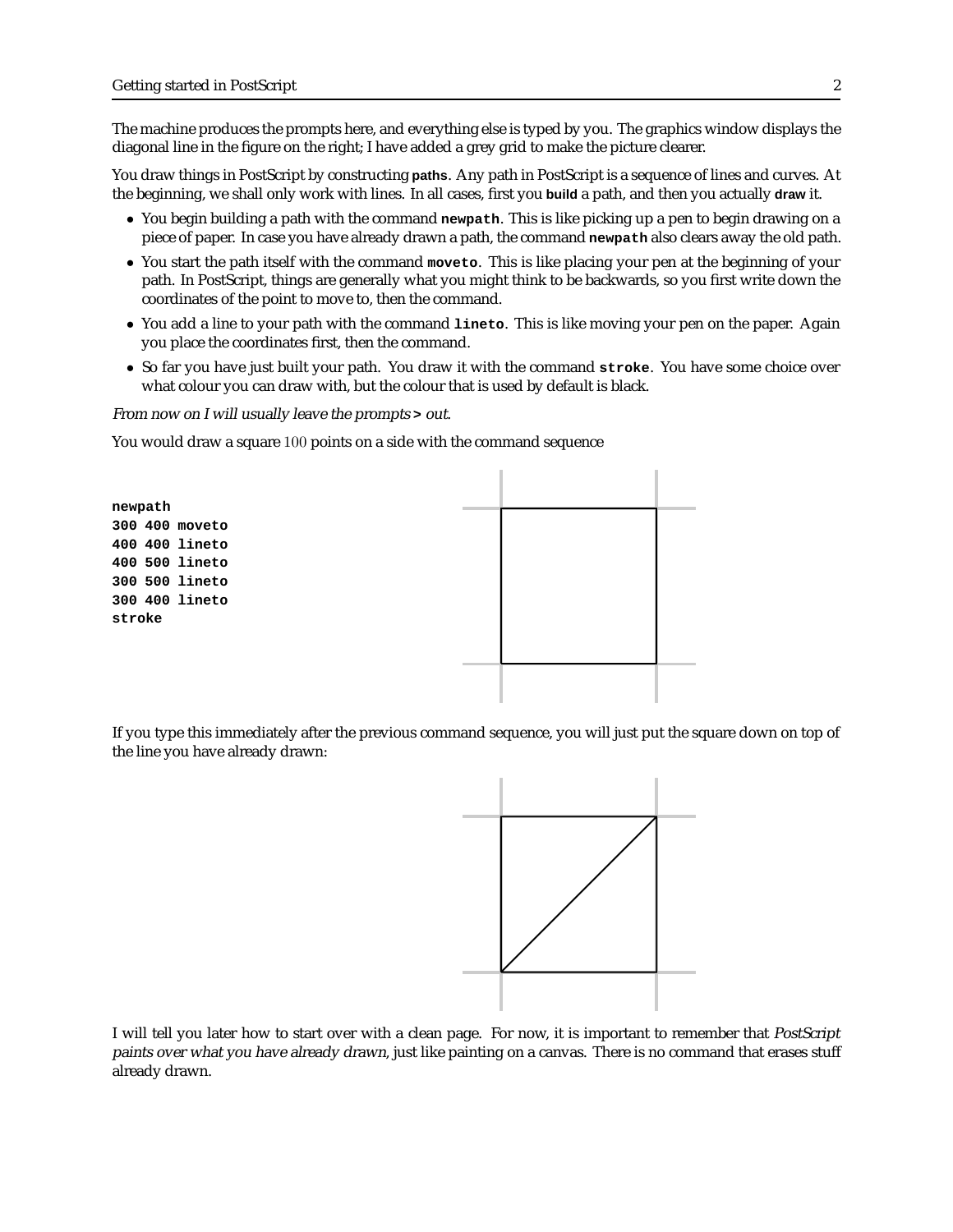There are often lots of different ways to do the same thing in PostScript. Here is a different way to draw the square:

**newpath 300 400 moveto 100 0 rlineto 0 100 rlineto -100 0 rlineto closepath stroke**

Here **rmoveto** and **rlineto** mean motion **relative** to where you were before. The command **closepath** closes up your path back to the last point to which you applied a **moveto**.

A very different effect is obtained with:

**newpath 300 400 moveto 100 0 rlineto 0 100 rlineto -100 0 rlineto closepath fill**

This just makes a big black square in the same location. Whenever you build <sup>a</sup> path, the operations you perform to make it visible are **stroke** and **fill**. The first draws the path, the second fills the region inside it.

You can draw in colour with two different commands, **setgray** and **setrgbcolor**:

**0.5 setgray newpath 300 400 moveto 100 0 rlineto 0 100 rlineto -100 0 rlineto closepath fill**

will make a grey square, and

**1 0 0 setrgbcolor newpath 300 400 moveto 100 0 rlineto 0 100 rlineto -100 0 rlineto closepath fill**

will make a red one. The **rgb** here stands for Red, Green, Blue, and for each colour you choose a set of three parameters between 0 and 1. Whenever you set a new colour, it will generally persist until you change it again. Note that **0** is black, **1** white. The command **x setgray** is the same as **x x x setrgbcolor**. You can remember that **1** is white by recalling from high school physics that white is made up of all the colors put together.

**Exercise 1.1.** How would you set the current colour to pink? Yellow? Violet? Orange?

If you want to draw a red square with a black outline you type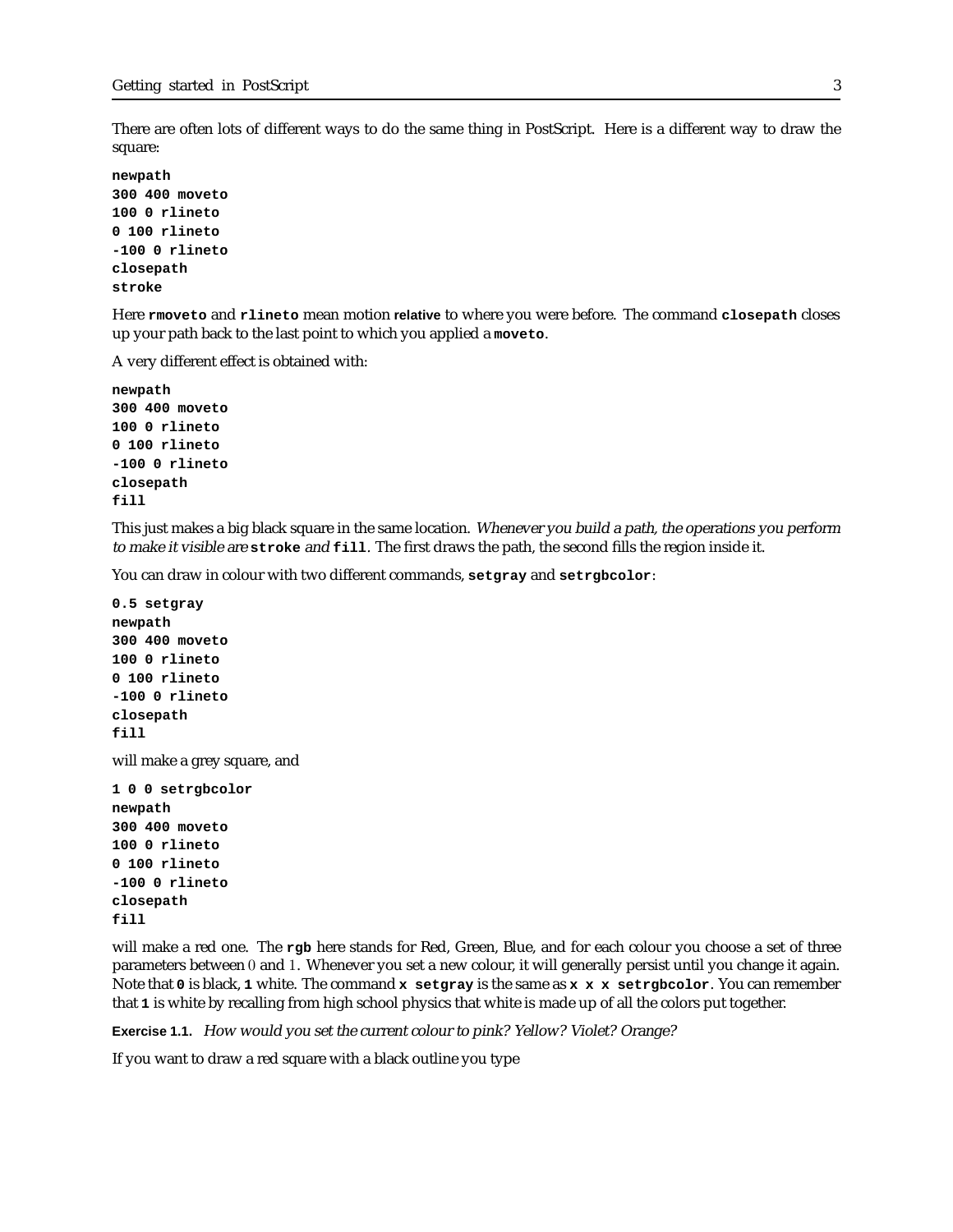**1 0 0 setrgbcolor newpath 300 400 moveto 100 0 rlineto 0 100 rlineto -100 0 rlineto closepath fill 0 setgray newpath 300 400 moveto 100 0 rlineto 0 100 rlineto -100 0 rlineto closepath stroke**

We shall see later a way to produce this figure without redundant typing.

**Exercise 1.2.** Run **ghostscript** and draw an equilateral triangle near the centre of the page, instead of <sup>a</sup> square. Make it 100 points on <sup>a</sup> side, with one side horizontal. First draw it in outline, then fill it in black. Next, make it in turn red, green, and blue with <sup>a</sup> black outline. (You will have to do <sup>a</sup> few calculations first. In fact, as we shall see later, you can get PostScript to do the calculations.)

### **2. Simple coordinate changes**

Working with points as a unit of measure is not for most purposes very convenient. For North Americans, since the default page size is  $8.5'' \times 11''$ , working with inches usually proves easier. We can change the basic unit of length to an inch by typing

### **72 72 scale**

which scales up the x and y units by a factor of 72. Scaling affects the current units, so scaling by 72 is the same as scaling first by 8, then by 9. This is the way it always works. The general principle here is this:

• Coordinate changes always affect the current coordinate system.

You can scale the x and y axes separately, but it is usually a bad idea, since one effect will be that the thickness of a line will depend on its direction. To be sure to get both scale factors the same, you can also type **72 dup scale**. The command **dup** duplicates the previous entry.

When you scale, you must take into account the fact that the default choice of the width of lines is 1 unit. So if you scale to inches, you will get lines 1 inch wide unless you do something about it. It might be a good idea to add

### **0.01 setlinewidth**

when you scale to inches. This sets the width of lines to a hundredth of an inch. A linewidth of 0 is also allowable—it just produces the thinnest possible lines which do not actually vanish. You should realize, however, that on a device of high resolution, such as a 1200 DPI printer, this will be nearly invisible. This contradicts the general principle that you should always aim in PostScript to produce figures which do not in any way depend directly on the particular device on which it will be reproduced.

**Exercise 2.1.** How would you scale to centimeters?

You can also shift the origin.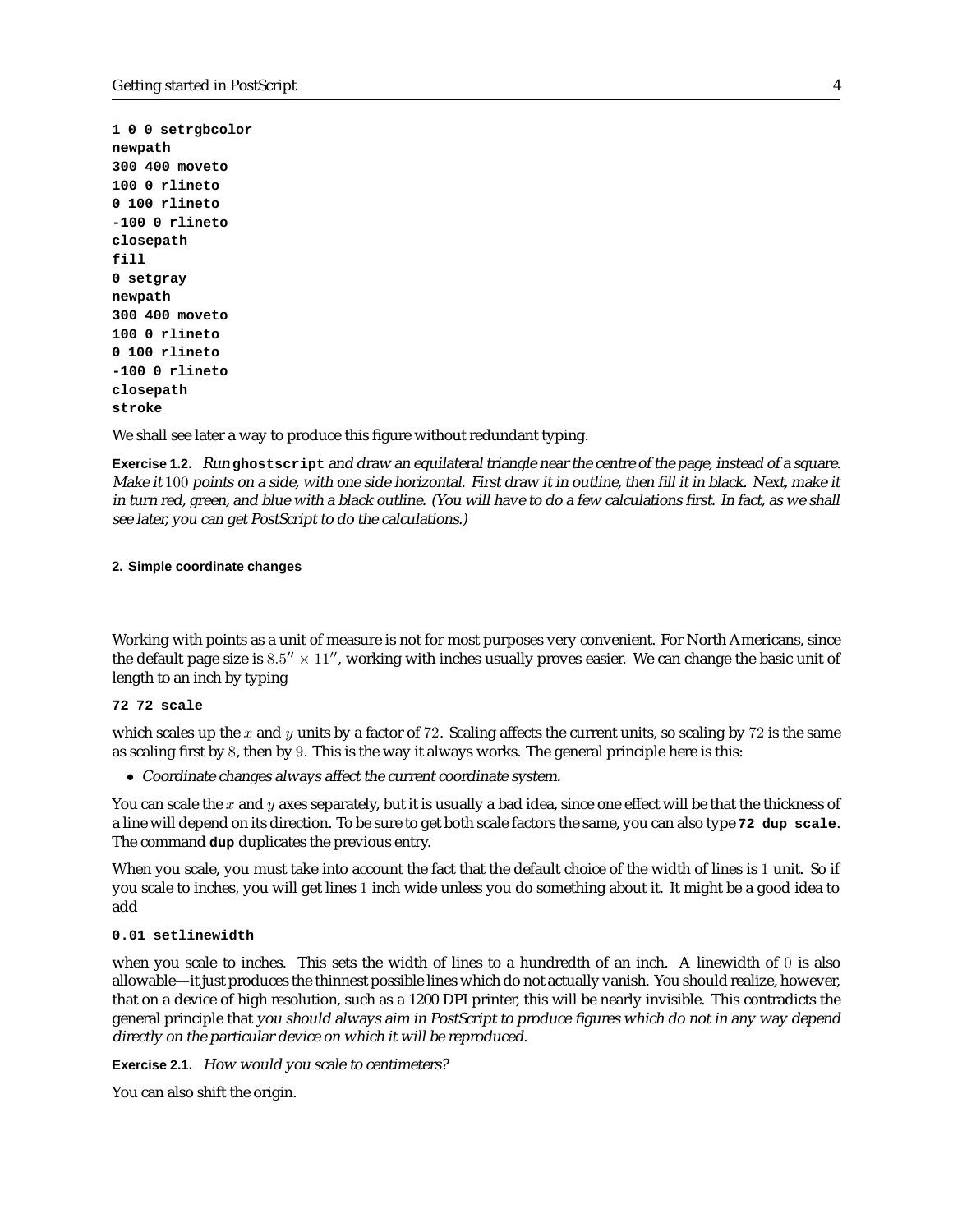#### **1 2 translate**

moves the coordinate origin to the right by 1 unit and up by 2 units. The combination

**72 72 scale 4.25 5.5 translate**

moves the origin to the centre of an  $8.5'' \times 11''$  page.

One more simple coordinate change rotates things.



Note that PostScript works with angles in **degrees**. This will cause us some trouble later on, but for now it is probably A Good Thing.

### **3. Doing arithmetic in PostScript**

PostScript is a complete programming language. But with the goal of handling data rapidly, it has only limited built-in arithmetical capabilities. Integers must lie in the range [−32784, 32783], and real numbers are only accurate to about 7 significant places. This is where the language shows its graphic roots, since normally drawing a picture on a page of reasonable size does not have to be extremely accurate. This limited accuracy is not usually a problem, but it does mean you have to be careful.

At any rate, with arithmetical operations as with drawing operations, the sequence of commands is backwards from what you might expect. To add two numbers, first enter the numbers, followed by the command **add**. The result of adding numbers is also not quite what you might expect. Here is a sample run in the **ghostscript** interpreter:

**GS>3 4 add GS<1>**

What's going on here? What does the **<1>** mean? Where is the answer?

PostScript uses a **stack** to do its operations. This is an array of arbitrary length which grows and shrinks as programs move along. The very first item entered is said to be at the **bottom** of the stack, and the last item entered in is said to be at its **top**. This is rather like manipulating dishes at a cafeteria. Generally, operations affect only the things towards the top of the stack, and compute them without displaying results. For example, the sequence **3 4 add** does this: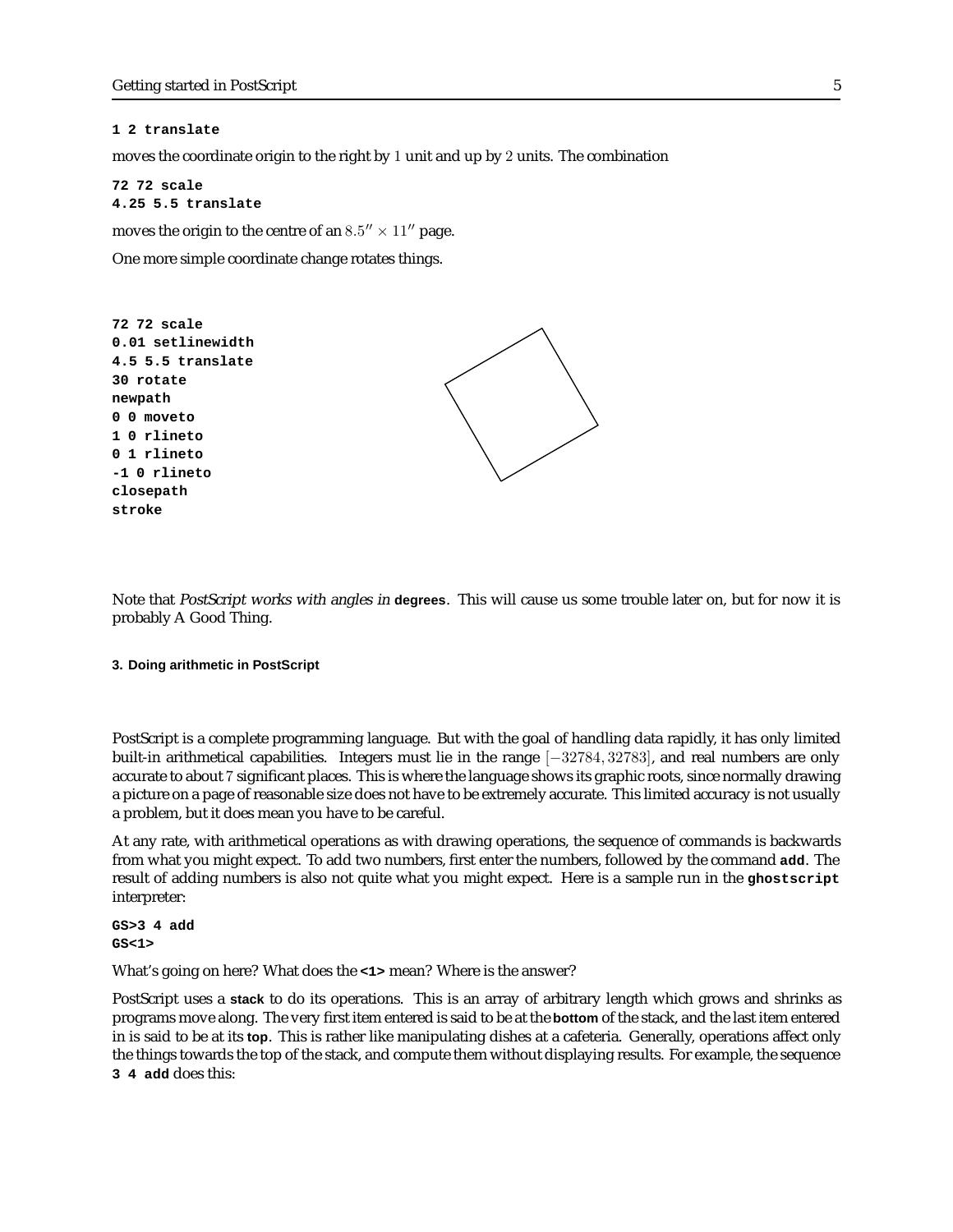| Entry | What happens                                                | What the stack looks like |
|-------|-------------------------------------------------------------|---------------------------|
|       | The number 3 goes onto the stack                            |                           |
| 4     | The number 4 goes above the 3 on the stack                  | 34                        |
| add   | The operation add goes above $4 \ldots$                     | 3 4 add                   |
|       | $\ldots$ then collapses the stack to just a single number 7 |                           |

You might be able to guess now that the  $\leq 1$  in our run tells us the size of the stack. To display the top of the stack we type **=**. If we do this we get

**GS>3 4 add GS<1>= 7 GS>**

Note that **=** removes the result when it displays it (as does the similar command **==**). An alternative is to type **stack** or **pstack**, which displays the entire stack, and does not destroy anything on it.

```
GS>3 4 add
GS<1>stack
7
GS<1>
```
The difference between **=** and **==** is too technical to explain here, but in practice you should always use **==**. Similarly, you should always use **pstack**, which is a bit more capable than **stack**. There is a third and slightly more sophisticated display operator called **print**. It differs from the others in that it does not automatically put in a carriage return, and can be used to format output. The **print** command applies basically only to strings, which are put within parentheses. For example,

**(x = ) print x =**

will display " $x =$ " plus the current value of x on a single line. Implicitly the value of x here is converted to a string. One feature of **print** is that its output will normally appear in the graphics window rather than in the terminal window.

Other arithmetic operations are **sub**, **mul**, **div**. Some of the mathematical functions we can use are **sqrt**, **cos**, **sin, atan.** For example, here is a command sequence computing and displaying  $\sqrt{3} \times 3 + 4 \times 4$ .

**GS>3 3 mul GS<1>4 4 mul GS<2>add GS<1>sqrt GS<1>= 5.0 GS>**

**Exercise 3.1.** Explain what the stack holds as the calculation proceeds.

**Exercise 3.2.** Use ghostscript to calculate and display  $\sqrt{9^2 + 7^2}$ .

**Exercise 3.3.** Use ghostscript to calculate and display  $\sqrt{30, 167^2 + 21, 053^2}$ . You will have to be a bit clever to get all the accuracy possible, since even when  $N$  isn't too large for PostScript,  $N^2$  may well be.

Here is a list of nearly all the mathematical operations and functions.

| x y add  | puts $x + y$ on the stack                                  |
|----------|------------------------------------------------------------|
| x y sub  | puts $x - y$ on the stack                                  |
| x y mul  | puts $xy$ on the stack                                     |
| x y div  | puts $x/y$ on the stack                                    |
| x neg    | puts $-x$ on the stack                                     |
| y x atan | puts the polar angle of $(x, y)$ on the stack (in degrees) |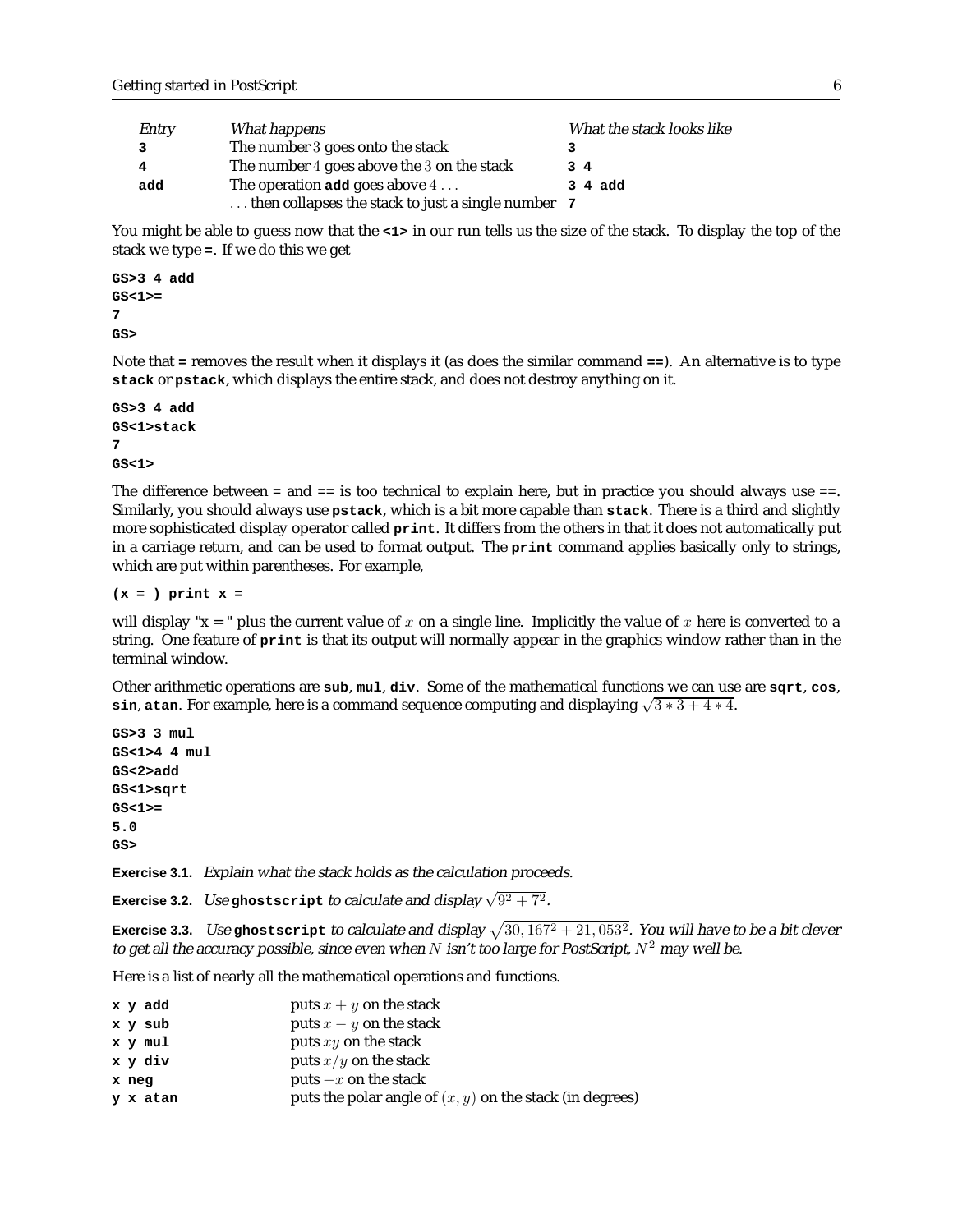| x sqrt  | puts $\sqrt{x}$ on the stack              |
|---------|-------------------------------------------|
| x sin   | puts $\sin x$ on the stack (x in degrees) |
| x cos   | puts $\cos x$ on the stack (x in degrees) |
| y x exp | puts $y^x$ on the stack                   |
| x 1n    | puts $\ln x$ on the stack                 |
| x abs   | puts $ x $ on the stack                   |
|         |                                           |

**Exercise 3.4.** Recall that  $a\cos(x)$  is the unique angle between  $0^\circ$  and  $180^\circ$  whose cosine is x. Use ghostscript to find acos(0.4). (This will require thinking <sup>a</sup> bit about the geometry of angles.) (Note: some newer versions of PostScript will have **acos** built in. Do not use it, but restrict yourself to getting by with **atan**.)

**4. Errors**

You will make mistakes from time to time. The default method for handling errors in **ghostscript** (and indeed in all PostScript interpreters I am familiar with) is pretty poor. This is not an easy problem to correct, unfortunately. Here is a typical session with a mistake signaled. If I enter

**GS>5 0 div**

this is what I get spilled out on the screen:

```
Error: /undefinedresult in --div--
Operand stack:
  5 0
Execution stack:
  %interp_exit --nostringval--
    --nostringval-- --nostringval--
    %loop_continue --nostringval--
    --nostringval-- false --nostringval--
    --nostringval-- --nostringval--
Dictionary stack:
  --dict:592/631-- --dict:0/20-- --dict:34/200--
Current allocation mode is local
GS<2>
```
Holy cow! What the **\$%#?!** are you supposed to do now? Don't worry too much about it. The important thing here and in just about all error messages from **ghostscript** is that you can ignore all but these first lines:

```
Error: /undefinedresult in --div--
Operand stack:
  5 0
```
which shows you the general category of error and what the stack was like when the error occurred. Here it is division by 0. It never pays to try too hard to interpret **ghostscript** error messages. The only way to deal with them is to try to figure out where the error occurred, and examine your input carefully. There is one trick you can use to find out where the error occurred: put lines like **(1) =** or **(location #1) =** at various points in your program and try to trace how things go from the way output is displayed. Simple, but often it helps. The way this works is that **(1)** denotes the string "1", and **=** will display it on the terminal. If you are running **ghostscript**, then to recover from an error you probably want to clear the stack completely and start over, with the single command **clear**.

Incidentally, the way errors are handled by your PostScript interpreter can be modified by suitable embedded PostScript code. In particular, there is a convenient error handler called **ehandler.ps** available from Adobe via the Internet, at **www.adobe.com**. If you have a copy of it in your current directory, you can use it by putting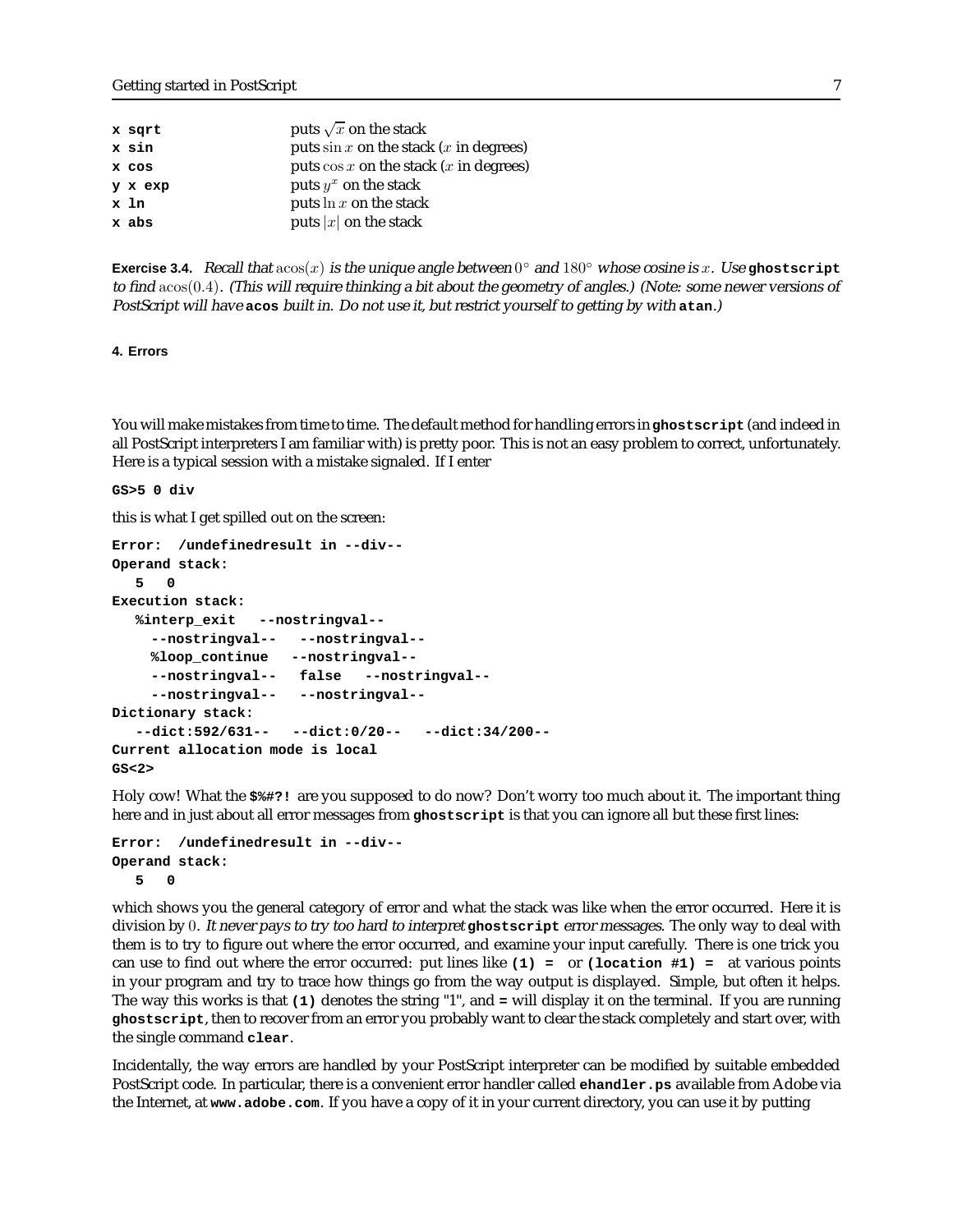#### **(ehandler.ps) run**

at the top of your file. You can also arrange for **ghostscript** to use it instead of its default error handling, but exactly how depends on which computer you are using. If you do import **ehandler.ps** you must remove all reference to it before sending your work to <sup>a</sup> printer.

### **5. Working with files and ghostview or GSView**

Using the **ghostscript** interpreter directly shows interesting things, and you should be ready and willing to do it occasionally, but it is an extremely inefficient way to produce pictures, mostly because data entered cannot be changed easily, and errors will usually force you to start all over again. What is much better is the following sequence of things to do (**gview** is either **ghostview** or **GSView** depending on your system):

- Start up **gview**.
- *Start up a text editor.*
- Create or open up in your text editor the file you want to hold your PostScript program. Be sure your file is to be saved as plain text, as opposed to one of the special formats word processors semm to prefer. On Windows machines, this is the default with the simple editing program **Notepad**.
- Open up that file from **gview**.
- As you make up your program inside the editor, save it from time to time and reopen it in **gview**, where your picture and possibly other messages will be displayed.

There are some new features of using files for PostScript programs that you'll have to take into account, but otherwise this works well—indeed, almost painlessly.

- At the very beginning of your file you must have the two characters **%!**. This tells your computer that the file is <sup>a</sup> PostScript file.
- At the end of your file you should have <sup>a</sup> line with **showpage** on it.

Neither of these is usually absolutely necessary, but there will be times when both are required. They will definitely be required if you want to print out your picture on a printer.

The command **showpage** displays the current page, at least in some situations, and then starts a new page. Later on you will want to make up files with several pages in them, and each page must have a **showpage** at the end. There is one tricky feature of **showpage**, however.

• Scaling must be done over again on each page.

There are better and worse ways to deal with this. The best is to put the commands **gsave** at the beginning and **grestore** at the end of each page. We will see later exactly what these commands do, but roughly speaking they save and restore the graphics state. Using them as I suggest here just means that every page starts all over in the original graphics environment.

Here, for example, is a complete two-page program:

```
%!
```
**gsave**

```
72 72 scale
0.01 setlinewidth
4 5 translate
```
**newpath**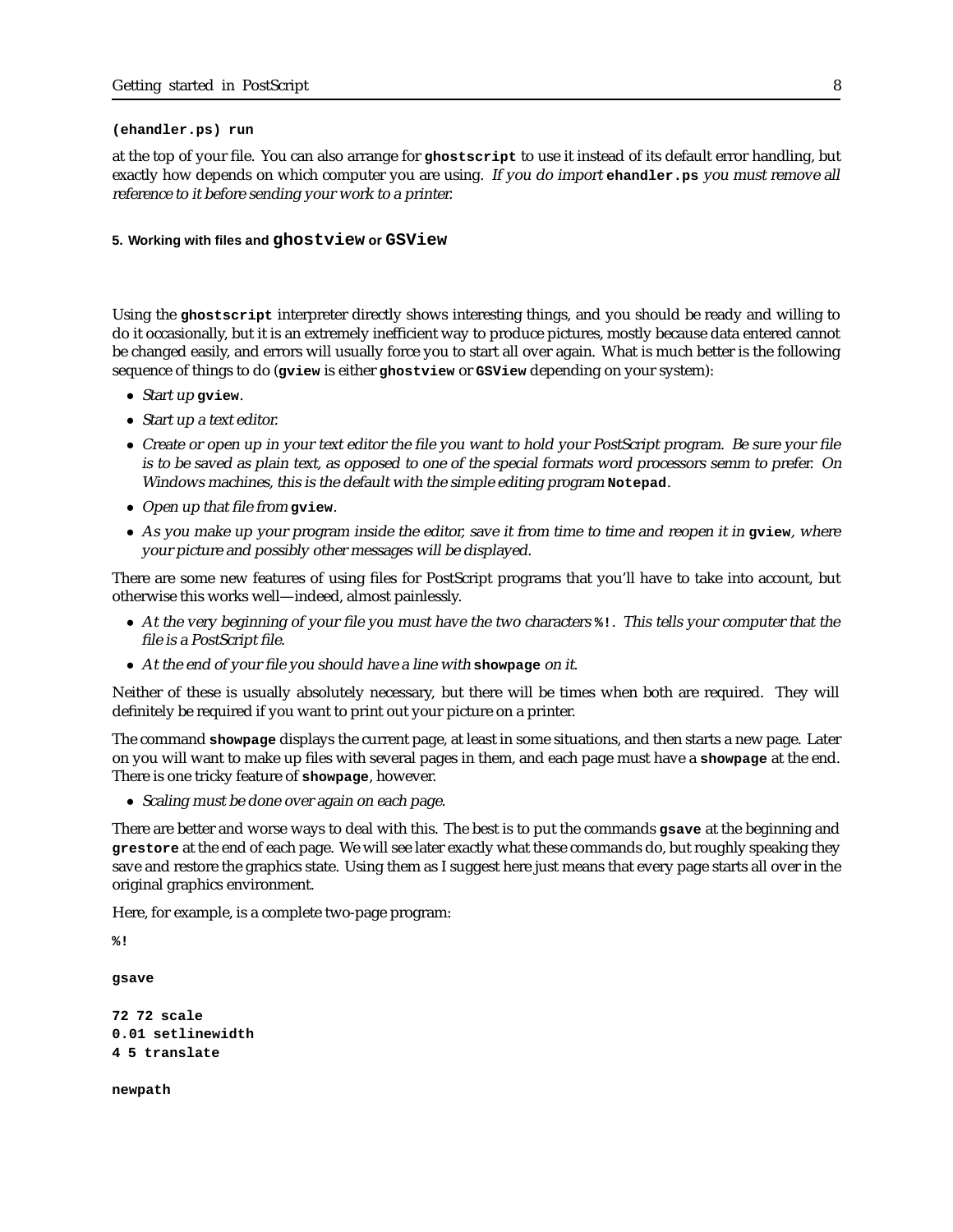**0 0 moveto 1 0 lineto 0.5 1 lineto closepath stroke grestore showpage gsave 72 72 scale 0.01 setlinewidth 4 5 translate newpath 0 0 moveto 1 0 lineto 1 1 lineto closepath stroke grestore showpage Exercise 5.1.** What does this program do? **6. Some fine points**

Here are a few lines that produced the figure on the right, after scaling to inches.

| 0.1 setlinewidth |  |
|------------------|--|
| newpath          |  |
| 0 0 moveto       |  |
| 1 0 lineto       |  |
| 0 1 lineto       |  |
| closepath        |  |
| stroke           |  |
|                  |  |
| newpath          |  |
| 2 0 moveto       |  |
| 0 1 rlineto      |  |
| stroke           |  |

If I add a single line like the following, near the beginning, I get something very slightly different.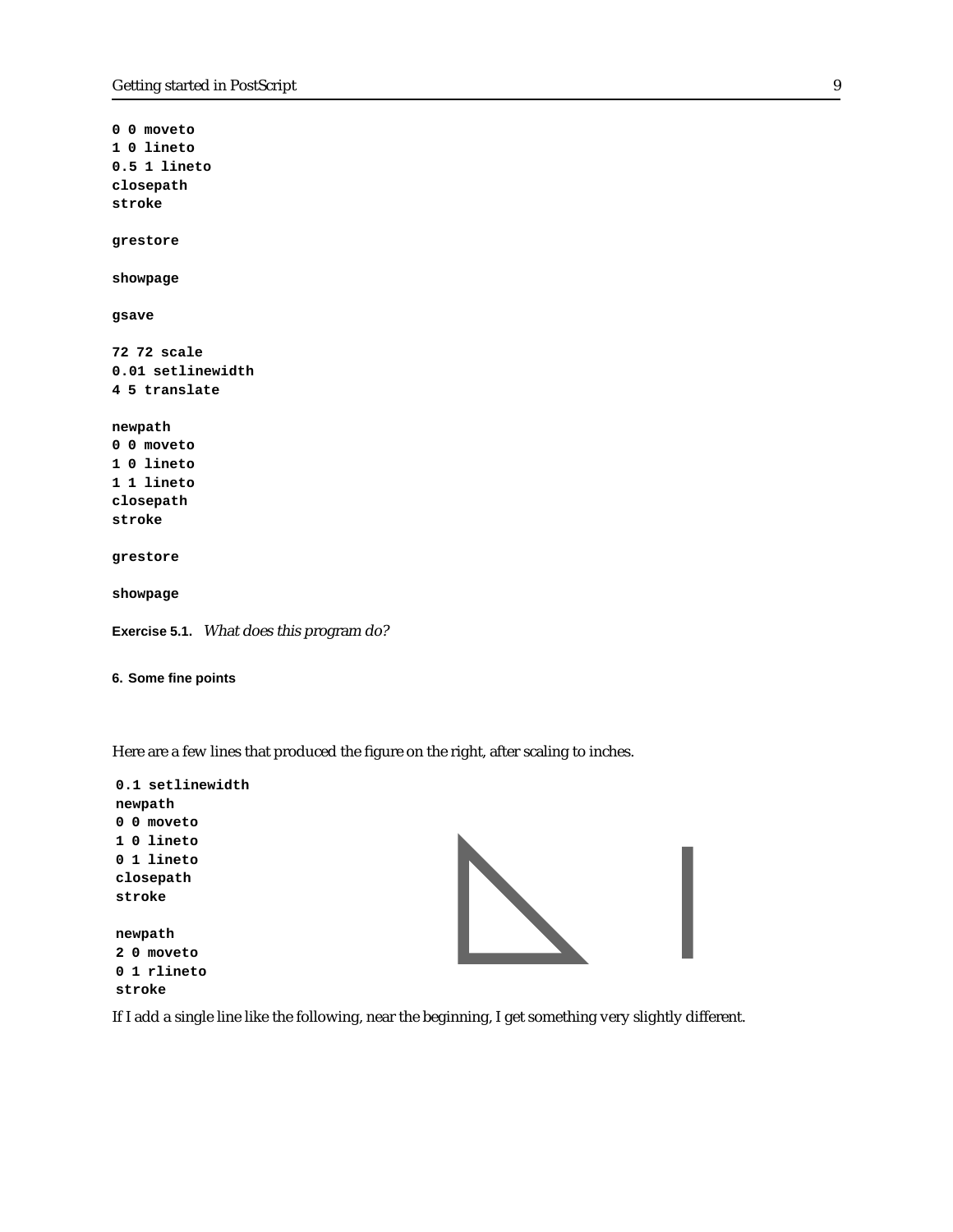

Another possibility:

**1 setlinejoin**



There is nothing wrong with any of these pictures, but in some circumstances you will want to use something other than the default, which is the first one. This is particularly true, for example, in drawing three dimensional figures.

**Exercise 6.1.** Draw in PostScript the following picture, taken from the proof of Proposition I.47 in the standard edition of Euclid's Elements. Of course you might want to look up Euclid's argument first. You might also want to make several pictures to illustrate different parts of the proof.

You should think about also using colours in an intelligent way to help explain the proof.



Here and elsewhere, when you are asked to reproduce a picture, you are almost always expected to reproduce its dimensions as closely as you can.

You should take it as dogma in this course that

• The ideal proof has no words and no labels on the figures.

A good proof is a good narrative.

**Exercise 6.2.** Draw <sup>a</sup> picture of the French flag (blue, white, and red vertical stripes). Do two versions, one with and one without thin black lines separating the different colours and outlining the flag. (I do not know the official aspect ratio.)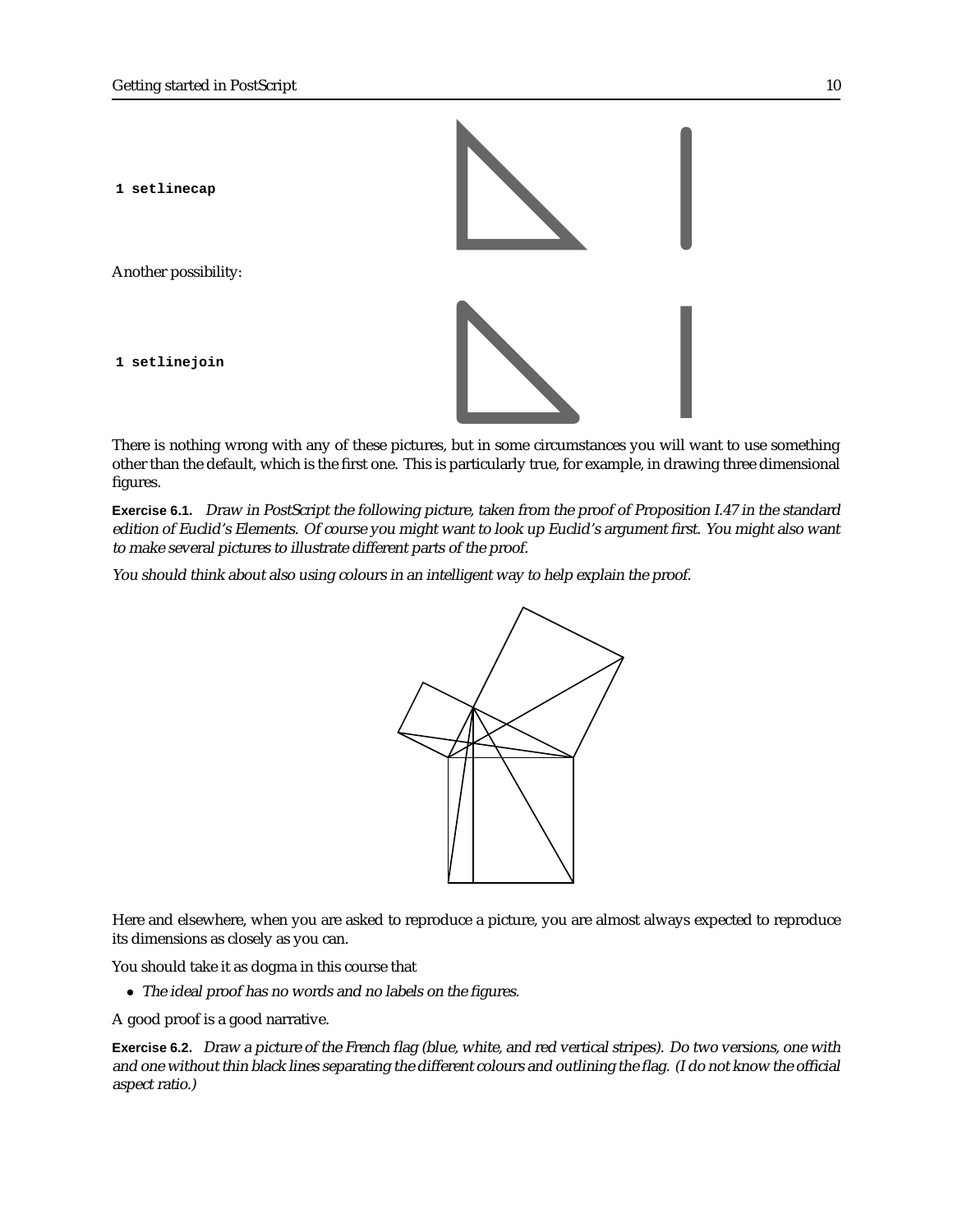**Exercise 6.3.** Try <sup>a</sup> Canadian flag, too. This is much more difficult, but you ought to be able to produce <sup>a</sup> schematic maple leaf.

## **7. A trick for eliminating redundancy**

I mentioned before that if we want to fill a path with one colour and then stroke it with another, it is not necessary to build the path a second time. Instead, we can use **gsave** and **grestore** in a tricky way. These two operators save and restore the **graphics state**, but the graphics state includes any current paths unfinished, as well as the current colour. Therefore we can do this:

**1 0 0 setrgbcolor newpath 300 400 moveto 100 0 rlineto 0 100 rlineto -100 0 rlineto closepath gsave fill grestore 0 setgray stroke**

to get a red square outlined in black.

### **8. Summary**

The basic commands necessary to draw in Postscript are pretty simple. The commands

**newpath moveto lineto rmoveto rlineto closepath stroke fill**

are used to build and draw paths. The commands

**translate scale rotate**

allow us to make simple coordinate changes. The commands

```
setlinewidth
setrgbcolor
setgray
setlinejoin
setlinecap
```
allow us to change the attributes of paths drawn. Finally